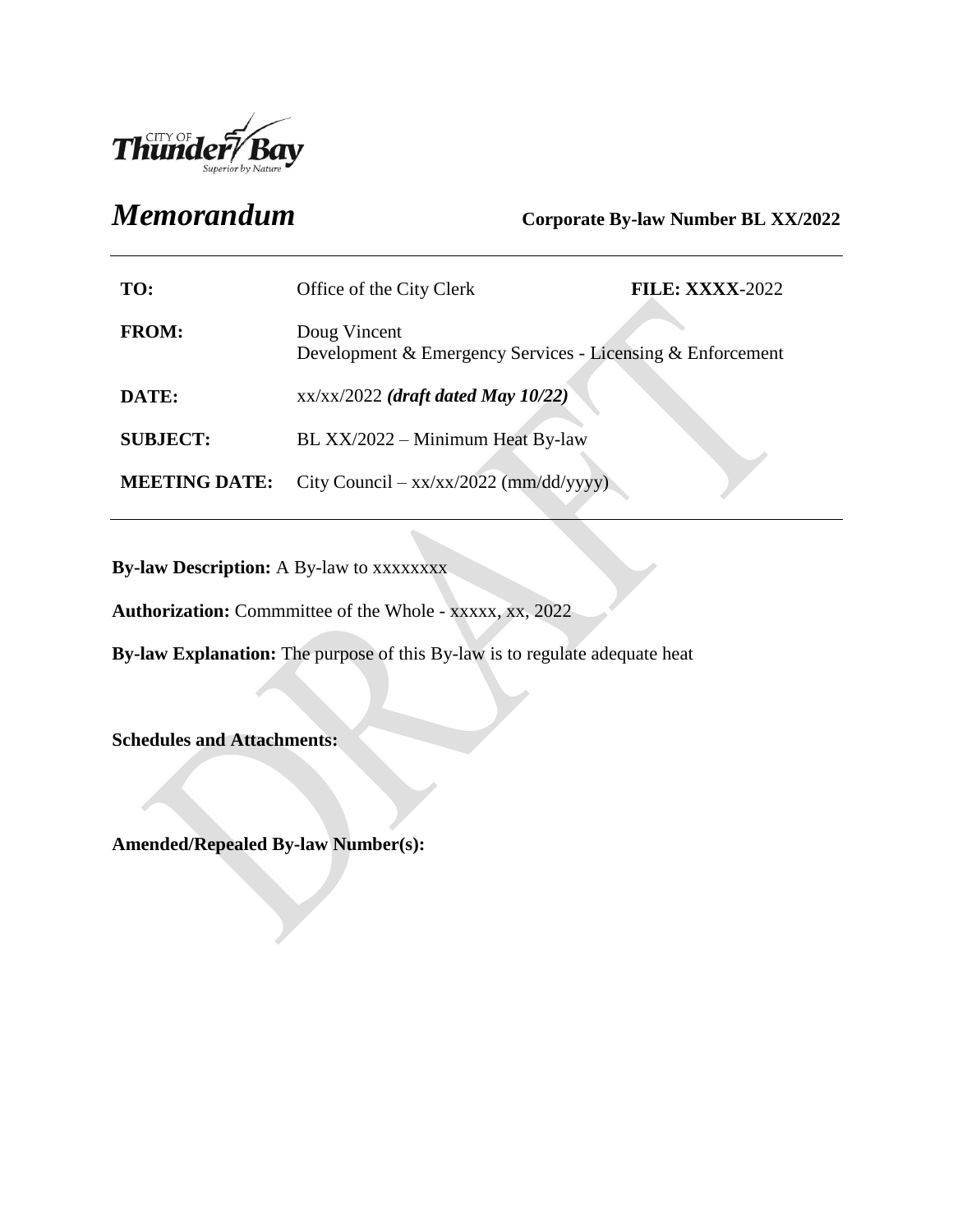

# THE CORPORATION OF THE CITY OF THUNDER BAY BY-LAW NUMBER BL XXX/2022

A By-law to authorize the City of Thunder Bay to require Owners of Residential Rental Dwellings to ensure such dwellings are provided with Adequate and Suitable Heat in residential accommodations.

**WHEREAS** the *Municipal Act*, 2001, S O. 2001, c. 25, s. 8,provides that the powers of a municipality shall be interpreted broadly so as to confer broad authority on the municipality to enable the municipality to govern its affairs as it considers appropriate and to enhance the municipality 's ability to respond to municipal issues;

**AND WHEREAS** the *Municipal Act*, 2001, S. 0. 2001, c. 25, s. 9, provides that a municipality has the capacity, rights, powers and privileges of a natural person for the purpose of exercising its authority;

**AND WHEREAS** the *Municipal Act, 2001*, S. 0. 2001 c. 25, s. 10, gives the municipality broad authority to pass by-laws respecting the health, safety, and well-being of persons;

# **THEREFORE THE MUNICIPAL COUNCIL OF THE CORPORATION OF THE CITY OF THUNDER BAY ENACTS AS FOLLOWS:**

# **1. SHORT TITLE**

That this By-law may be cited as the "Minimum Heat By-law.

# **2 DEFINITIONS**

"Adequate and Suitable Heat" means that the minimum temperature of the air in the dwelling unit shall be 21 degrees Celsius (21 C), when measured as prescribed.

"City" means the Corporation of the City of Thunder Bay and, where the context allows, shall includes its agents and employees.

"Dwelling Unit" means one or more habitable rooms designed and intended for human habitation.

"order" means a Work Order under Section 6, of this By-law.

"Landlord" includes persons as defined under the Residential Tenancies Act

"Order" means a work order issued pursuant to Section 6 of the By-law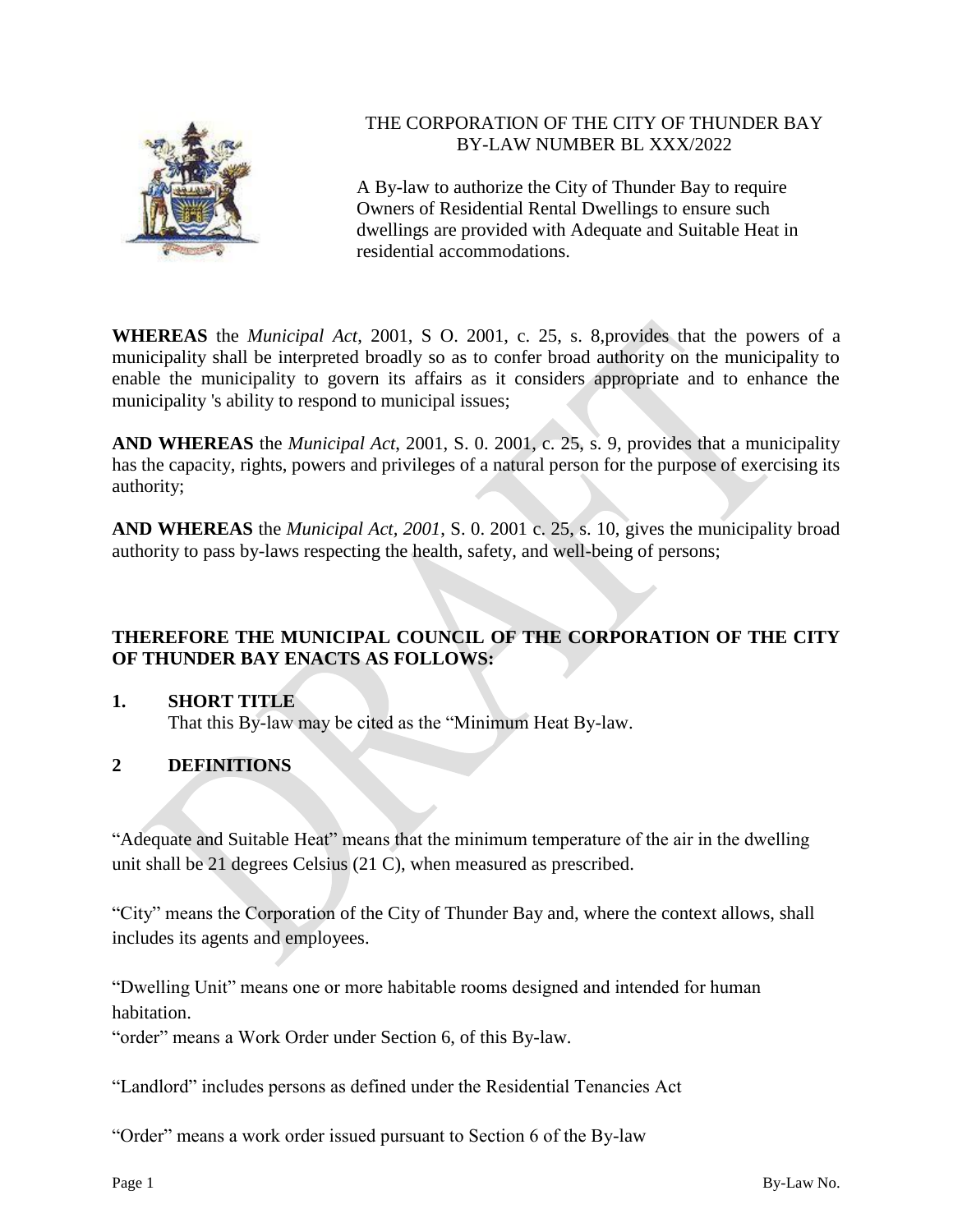"Owner" means any person, firm, or corporation having control over all or any portion of the property under consideration and includes registered owner(s) of land and a Landlord, but does not include a Tenant.

"Property Entry By-law" means City of Thunder Bay By-law No. 75-2011 and includes any amendment thereto or successor by-law that may be enacted.

"Residential Tenancies Act" means the Residential Tenancies Act, 2006, S.O. 2006 c17, as amended and any regulations thereunder.

"Tenant" includes a person as defined under the Residential Tenancies Act

# **3. OWNER(S) RESPONSIBILITY**

- (1) Every owner of a Dwelling Unit which is rented or leased and which is to be heated by or at the expense of the Owner, shall provide the dwelling unit with Adequate and Suitable Heat at the Owner's expense.
- (2) Every Owner of Dwelling Unit, that claims that the heating expense and/or control of Adequate and Suitable Heat is not under the control or the responsibility of the Owner, shall provide an Officer, on demand, sufficient proof that the Tenant is responsible for provision in relation to the Dwelling Unit for which an exemption to the requirement is claimed.
- (3) Every Owner of a Dwelling Unit that fails to produce the required proof of exemption, satisfactory to the Officer's investigation and required in subsection 3(2) above, is deemed to be responsible to supply Adequate and Suitable Heat to that Dwelling Unit as set out in subsection 3(1) above.
- (4) Every Owner of a Dwelling Unit that controls the distribution of Adequate and Suitable Heat by any means, from any location other than from within the Dwelling Unit, is deemed to be required to supply Adequate and Suitable Heat to the Dwelling Unit under subsection 3(1), regardless of any agreement to the contrary.
- (5) Every Owner of a Dwelling Unit that controls the distribution of Adequate and Suitable Heat by any means, from any location including from within the Dwelling Unit, where the Tenant is prevented or restricted from controlling the temperature of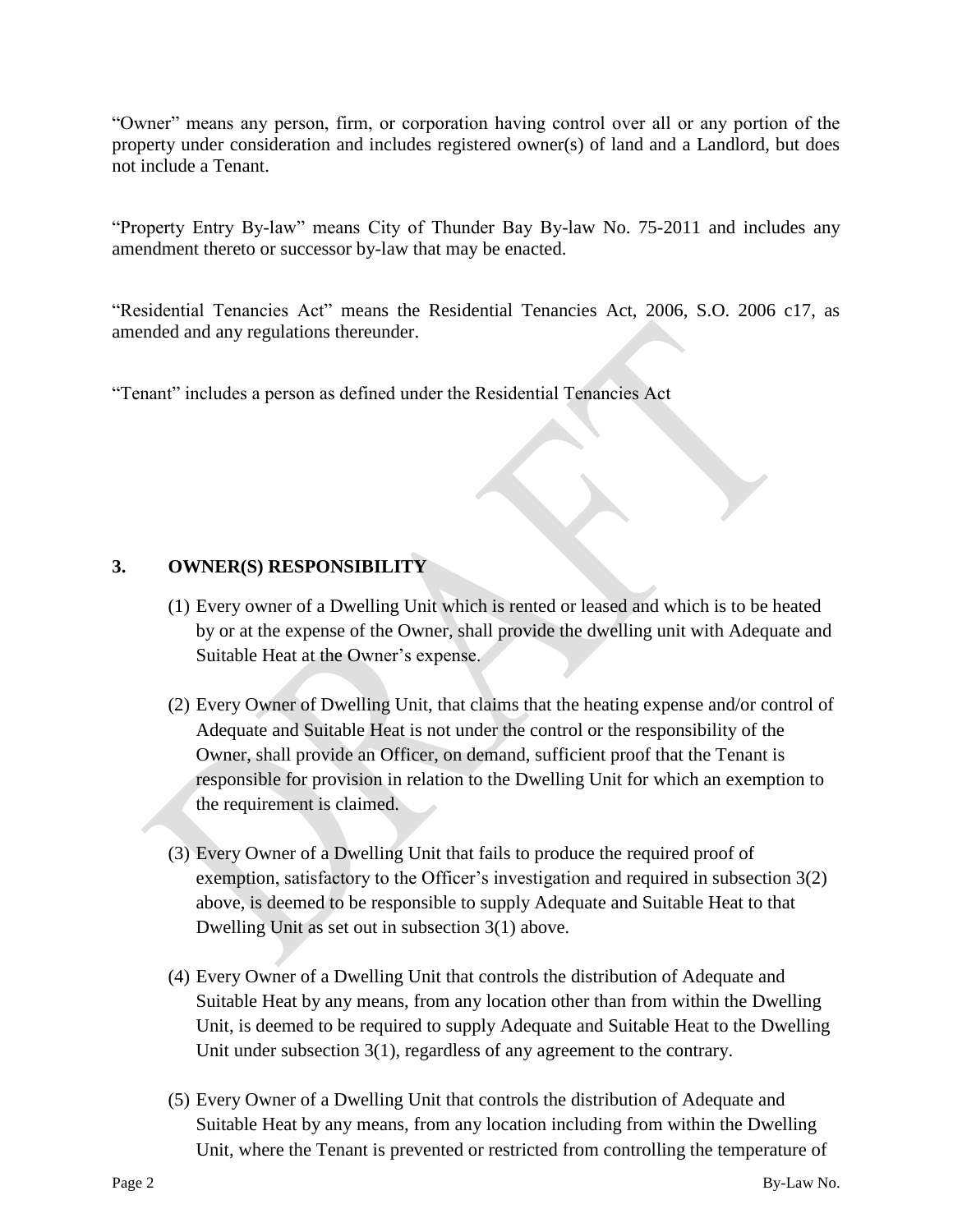the Dwelling Unit, is deemed to be required to supply Adequate and Suitable Heat to the Dwelling Unit under subsection 3(1), regardless of any agreement to the contrary.

- (6) Every Owner will ensure that Adequate and Suitable Heat shall be maintained, in habitable space of the Dwelling Unit, at a minimum temperature of no less than 21 degrees Celsius (21 C).
- (7) Every Owner served with an order pursuant to Section 6 of this By-law, shall comply with the Order.

# **4. MEASURING ADEQUATE AND SUITABLE HEAT**

The temperature shall be measured and recorded by, or on behalf of, the Tenant using a thermometer as follows :

- (1) In a habitable room within the dwelling unit;
- (2) As close to the center of the room as possible; and
- (3) As close to one point two metres (1.2m) above the floor surface of the room.
- (4) When window and external door openings are closed.
- (5) Recorded in degrees Celsius (C).

# **5. INSPECTION AND ENFORCEMENT POWERS**

- (1) Every Officer shall be authorized to enforce the provisions of this By-law.
- (2) Every Officer may enter on land at any reasonable time for the purpose of carrying out an inspection to determine whether the provisions of this By-law are being complied with.
- (3) Every Officer may require information from any person concerning a matter related to the inspection.
- (4) Every Officer may, verbally and in writing, vary or extend any of the time frames for compliance in this By-law.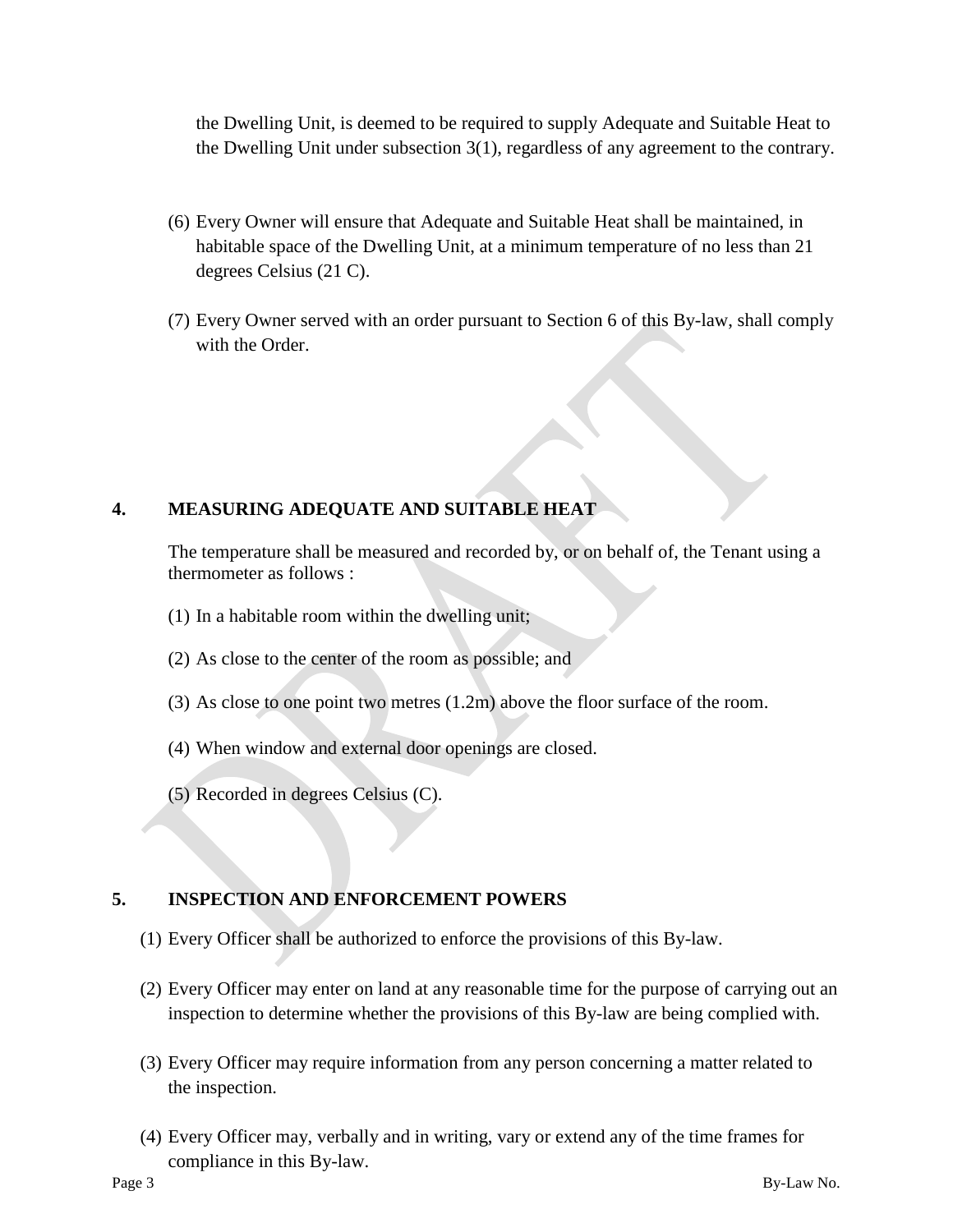(5) Officers may also rely on the authorities, if required, of the City's Property Enter By-law and any other authorizing by-law or statute.

#### **6. WORK ORDER**

(1) Where the Officer has reasonable grounds to believe that a contravention of this by-law has occurred, the Officer may make an Order requiring the person who contravened this by-law to do work to correct the contravention.

(2) An Order under subsection 6(1) of this by-law shall set out:

- a) reasonable particulars of the contravention adequate to identify the contravention and the location of the land on which the contravention occurred; and,
- b) the work or remedial action required to be done and the date by which the work or remedial action must be done.
- (3) An Order under subsection 6(1) of this by-law may require work or remedial action to be done even though the facts which constitute the contravention of this by-law were present before this by-law came into force.
- (4) Any person who fails to comply with an Order issued under subsection 6(1) of this bylaw, is guilty of an offence.

#### **7. SERVICE OF NOTICES/ORDERS**

- (1) An Order may be hand delivered to the Owner or sent via e-mail or text to an address/number supplied by the Owner and, in the case of e-mail or text service transmission of an Order, it must be acknowledged as being received, to be deemed as being served with the Order;
- (2) An Order may be delivered in person to an Owner or occupant, at the address of the Owner or at the lands that are subject of the Order or left with an inmate therein at those locations, that is over that apparent age of eighteen years; or
- **(3)** An Order may be sent registered mail to the last known address supplied to the City's tax office and shall be deemed to be delivered on the fifth  $(5<sup>th</sup>)$  day after the date mailed; or
- **(4)** An Order may be posted in a conspicuous place on the property or placed in any open mail receptacle in proximity to the main entrance and shall be deemed to be delivered on the seventh  $(7<sup>th</sup>)$  day after being affixed/deposited.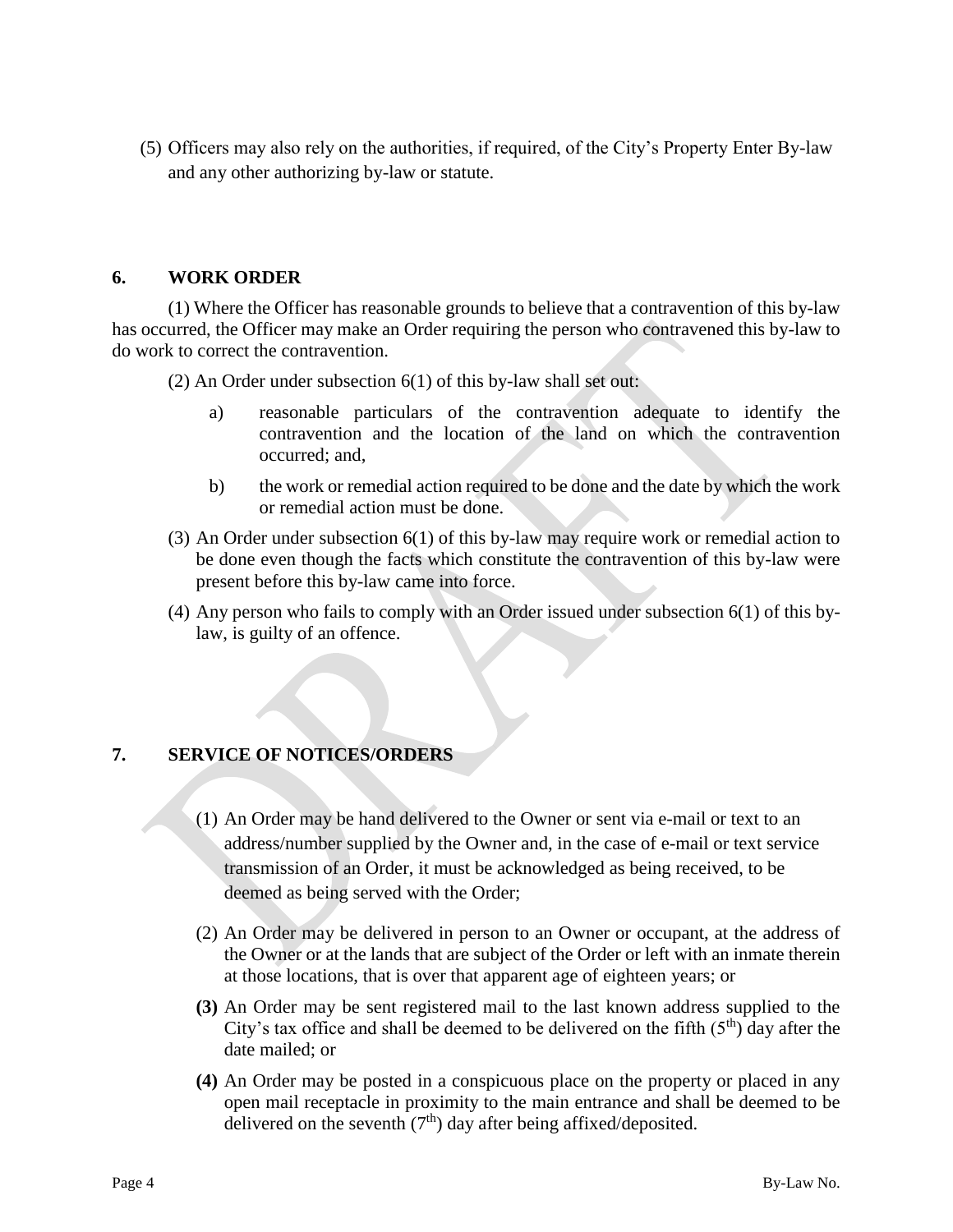#### **8. GENERAL PROVISIONS**

Space heaters shall not be used as a heat source for the purposes of obtaining compliance with the provisions of this By-law, except:

- (1) On a temporary basis as is reasonably necessary while repairs or maintenance is actively being carried out; and
- (2) Where solely powered by electricity.

#### **9. REMEDIAL ACTION AND COSTS**

If a person fails to do a matter or thing, including to comply with an Order issued under this By-law, as directed or required by this by-law, The City may, in default of it being done by the person directed or required to do it, do the matter or thing, and:

- (1) Where the City does undertake work to ensure that the minimum required heat in compliance with this By-law, the work will be completed at the expense of the Owner.
- (2) If the Owner fails to pay the cost of work completed under this By-law within thirty (30) days of the work being completed, the amount shall be added to the tax roll of the subject property and collected in the same manner as property taxes.

# **10. OBSTRUCTION**

- (1) No person shall hinder or obstruct, or attempt to hinder or obstruct, any person who is exercising a power or performing a duty under this By-law, including providing false or misleading information.
- (2) A refusal of consent to enter or to remain in a room or place actually used as a dwelling does not constitute hindering or obstruction within the meaning of section 8(1) of this By-law, unless the Officer is acting under a warrant under section 439 of the *Municipal Act, 2001*, or in the circumstances described in sections 437(d) or (e) of the *Municipal Act, 2001*.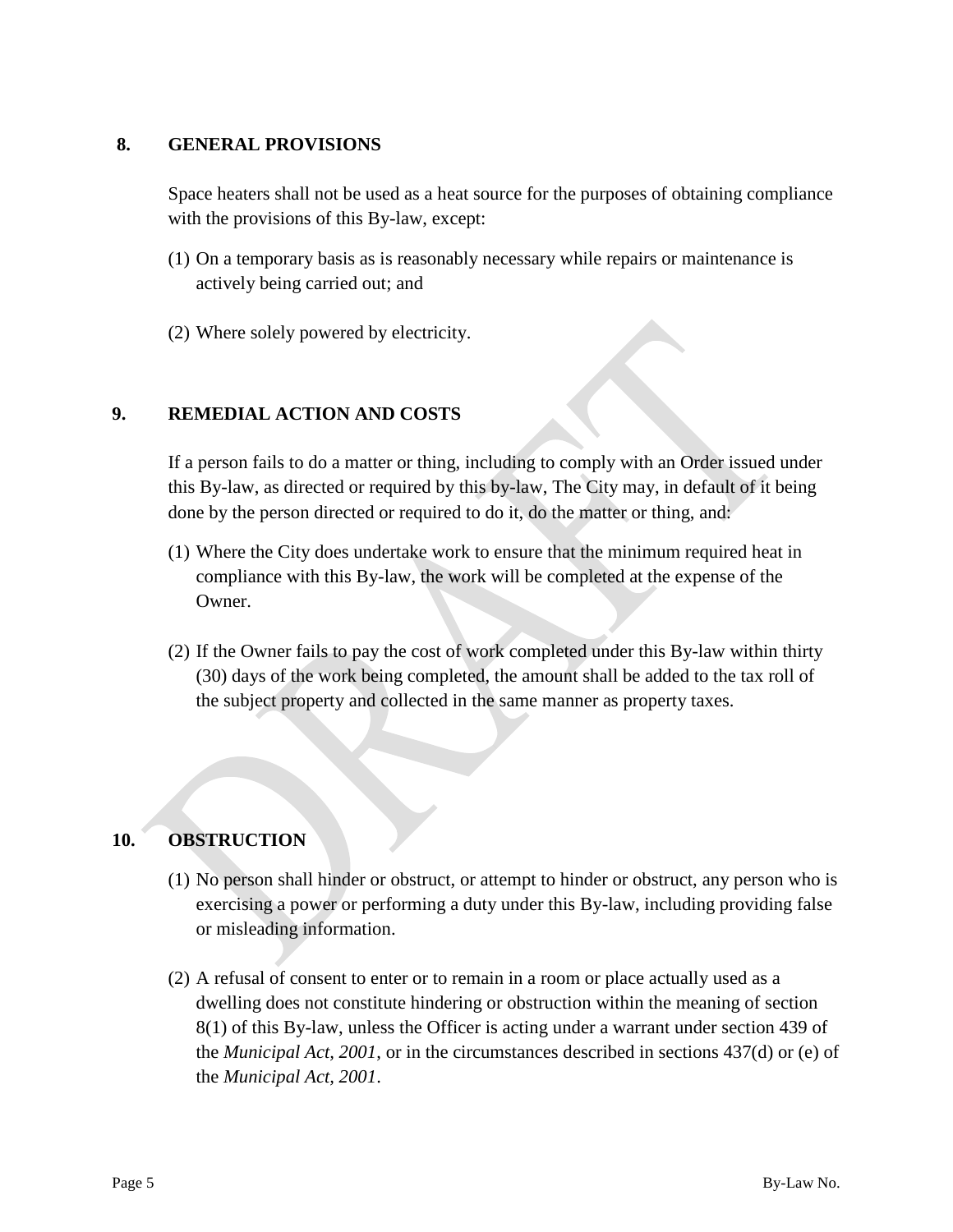### **11. OFFENCE**

Every person, including a corporation, who contravenes a provision of this By-law is guilty of an offence and upon conviction, is liable to a fine as provided for in the Provincial Offences Act, R.S.O. 1990, c. P.33, as amended from time to time, or any successor thereof.

# **12. PENALTIES**

(1) Any person who contravenes a provision of this By-law is also subject to s system of fines set out in section 429 of the Municipal Act, 2001, any and all contraventions of this by-law are designated as continuing offences for each day they continue.

(2) Any person who contravenes a provision of this By-law is also subject to s system of fines set out in section 429 of the Municipal Act, 2001, any and all contraventions of this by-law are designated as continuing offences for each day they continue.

(3) Every person, who is convicted of an offence is liable to a minimum fine of three hundred dollars (\$300.00) and a maximum fine of five thousand dollars (\$5,000.00) for the first offence and a maximum fine of ten thousand dollars (\$10,000.00) for any subsequent conviction under the By-law, to the maximum prescribed in the Municipal Act 2001.

(4) In addition to the fine amounts set out in section 12(2), for each day or part of a day that an offence continues, the minimum fine shall be three hundred dollars (\$300) per day or part day for the first conviction, but the total of all daily fines, shall not exceed five thousand dollars (\$5,000) for the first conviction, where the convictions are registered to a person, that is not a corporation.

(5) Where a corporation is convicted of a second and subsequent conviction, the minimum fine shall not be less than five thousand dollars (\$5,000) for each subsequent conviction to a maximum fine of one hundred thousand dollars (\$100,000).

(6) In addition to any monetary penalty any court of competent jurisdiction may, pursuant to section 431 of the Municipal Act, issue an order prohibiting the continuation or repetition of the offence by the person convicted.

# **13. COMPLIANCE WITH OTHER BY-LAWS**

Compliance with other by-laws shall not relieve any person from compliance with any other City by-law.